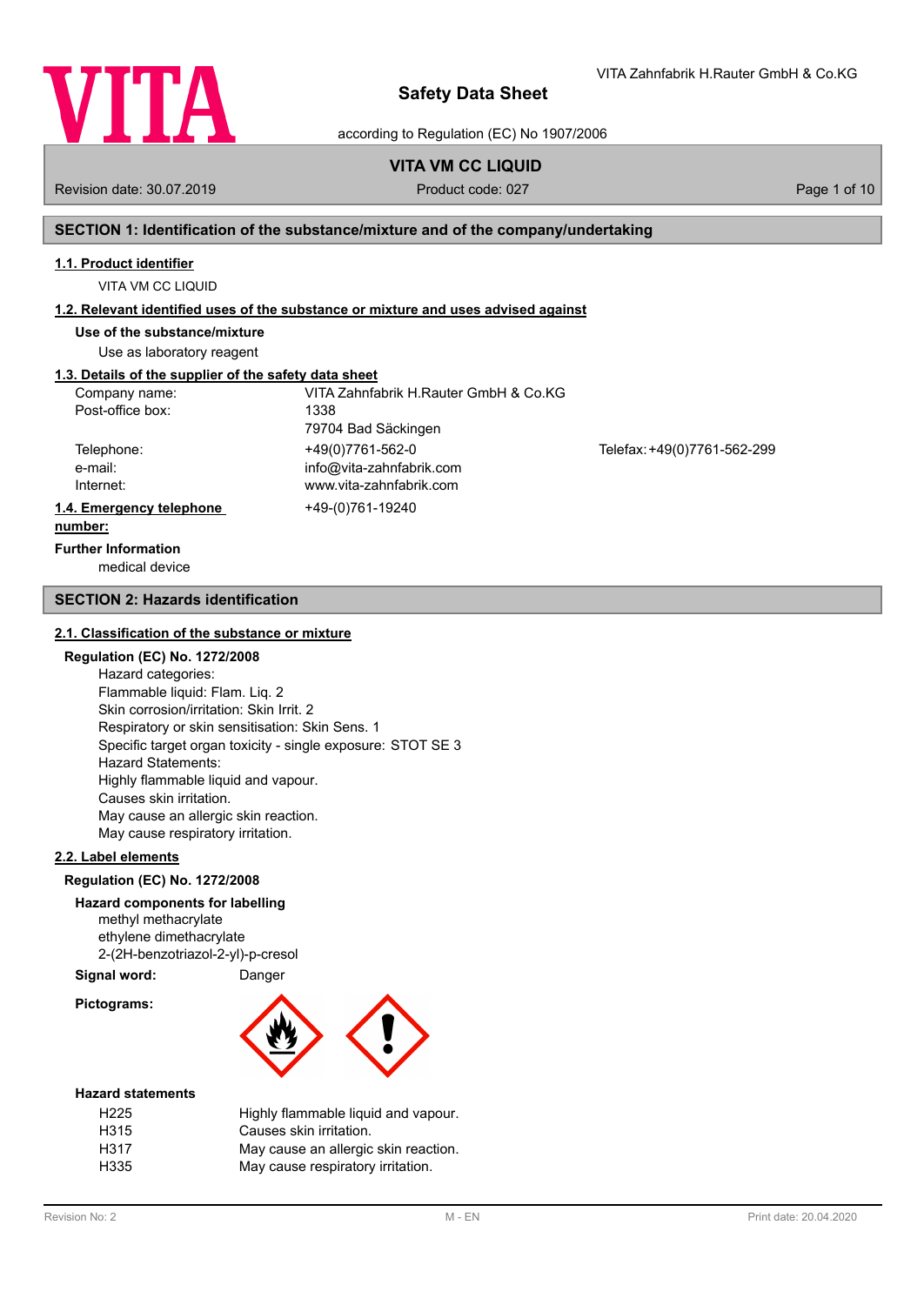

## according to Regulation (EC) No 1907/2006

# **VITA VM CC LIQUID**

Revision date: 30.07.2019 **Product code: 027** Product code: 027 **Page 2 of 10** 

## **Precautionary statements**

| P <sub>210</sub> | Keep away from heat, hot surfaces, sparks, open flames and other ignition sources. No |
|------------------|---------------------------------------------------------------------------------------|
|                  | smoking.                                                                              |
| P <sub>260</sub> | Do not breathe dust/fume/gas/mist/vapours/spray.                                      |
| P280             | Wear protective gloves/protective clothing/eye protection/face protection.            |
| P403+P235        | Store in a well-ventilated place. Keep cool.                                          |
|                  |                                                                                       |

#### **2.3. Other hazards**

No information available.

## **SECTION 3: Composition/information on ingredients**

## **3.2. Mixtures**

### **Hazardous components**

| <b>CAS No</b> | Chemical name                                                                                       |                 | Quantity         |            |
|---------------|-----------------------------------------------------------------------------------------------------|-----------------|------------------|------------|
|               | EC No                                                                                               | <b>Index No</b> | <b>REACH No</b>  |            |
|               | <b>GHS Classification</b>                                                                           |                 |                  |            |
| 80-62-6       | methyl methacrylate                                                                                 |                 |                  | $75 - 80%$ |
|               | 201-297-1                                                                                           | 607-035-00-6    | 01-2119452498-28 |            |
|               | Flam. Lig. 2, Skin Irrit. 2, Skin Sens. 1, STOT SE 3; H225 H315 H317 H335                           |                 |                  |            |
| 97-90-5       | ethylene dimethacrylate                                                                             |                 |                  | $15 - 20%$ |
|               | 202-617-2                                                                                           | 607-114-00-5    | 01-2119965172-38 |            |
|               | Skin Sens. 1, STOT SE 3; H317 H335                                                                  |                 |                  |            |
| 99-97-8       | N,N-dimethyl-p-toluidine                                                                            |                 |                  | $1 - 5\%$  |
|               | 202-805-4                                                                                           | 612-056-00-9    |                  |            |
|               | Acute Tox. 3, Acute Tox. 3, Acute Tox. 3, STOT RE 2, Aquatic Chronic 3; H331 H311 H301 H373<br>H412 |                 |                  |            |
| 131-57-7      | 2-Hydroxy-4-methoxy benzophenone                                                                    |                 |                  | < 1 %      |
|               |                                                                                                     |                 |                  |            |
|               | Aquatic Acute 1, Aquatic Chronic 2; H400 H411                                                       |                 |                  |            |
| 2440-22-4     | 2-(2H-benzotriazol-2-yl)-p-cresol                                                                   |                 |                  | < 1 %      |
|               | 219-470-5                                                                                           |                 | 01-2119583811-34 |            |
|               | Skin Sens. 1, Aquatic Chronic 4; H317 H413                                                          |                 |                  |            |
| 868-77-9      | 2-hydroxyethyl methacrylate                                                                         |                 |                  | < 1 %      |
|               | 212-782-2                                                                                           | 607-124-00-X    |                  |            |
|               | Skin Irrit. 2, Eye Irrit. 2, Skin Sens. 1; H315 H319 H317                                           |                 |                  |            |
| 80-62-6       | methyl methacrylate; methyl 2-methylprop-2-enoate; methyl 2-methylpropenoate                        |                 |                  | < 1 %      |
|               | 201-297-1                                                                                           | 607-035-00-6    |                  |            |
|               | Flam. Liq. 2, Skin Irrit. 2, Skin Sens. 1, STOT SE 3; H225 H315 H317 H335                           |                 |                  |            |

Full text of H and EUH statements: see section 16.

## **SECTION 4: First aid measures**

## **4.1. Description of first aid measures**

#### **After inhalation**

Provide fresh air. When in doubt or if symptoms are observed, get medical advice.

### **After contact with skin**

After contact with skin, wash immediately with plenty of water and soap. Take off immediately all contaminated clothing and wash it before reuse. Medical treatment necessary. After contact with skin, wash immediately with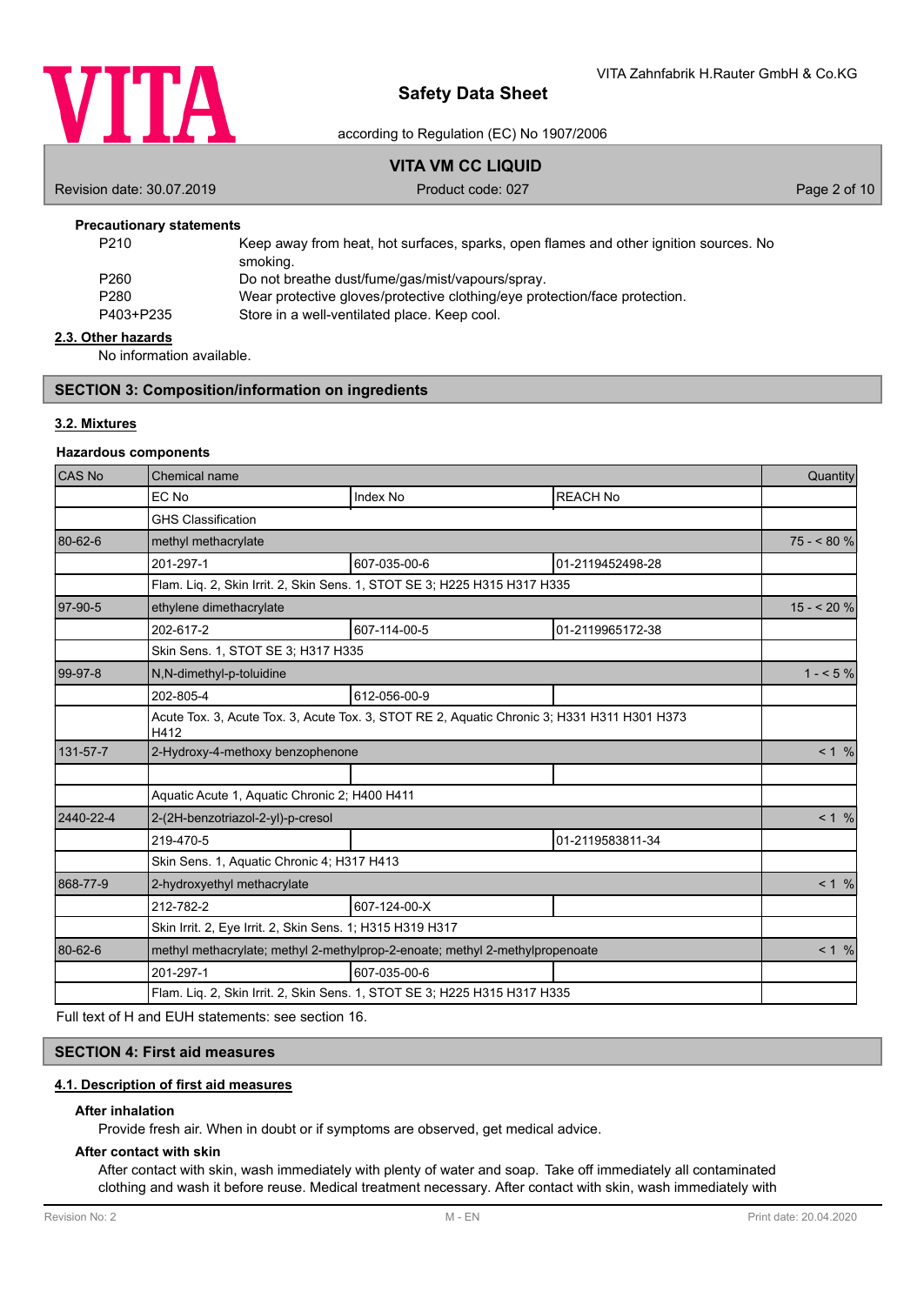

according to Regulation (EC) No 1907/2006

## **VITA VM CC LIQUID**

Revision date: 30.07.2019 **Product code: 027** Page 3 of 10

plenty of water and soap.

## **After contact with eyes**

After contact with the eyes, rinse with water with the eyelids open for a sufficient length of time, then consult an ophthalmologist immediately.

#### **After ingestion**

Rinse mouth immediately and drink plenty of water.

## **4.2. Most important symptoms and effects, both acute and delayed**

No information available.

## **4.3. Indication of any immediate medical attention and special treatment needed**

Treat symptomatically.

## **SECTION 5: Firefighting measures**

## **5.1. Extinguishing media**

#### **Suitable extinguishing media**

Carbon dioxide (CO2), Foam, Extinguishing powder.

#### **Unsuitable extinguishing media**

**Water** 

## **5.2. Special hazards arising from the substance or mixture**

Highly flammable. Vapours can form explosive mixtures with air.

### **5.3. Advice for firefighters**

Wear a self-contained breathing apparatus and chemical protective clothing. Full protection suit.

#### **Additional information**

Use water spray jet to protect personnel and to cool endangered containers. Suppress gases/vapours/mists with water spray jet. Collect contaminated fire extinguishing water separately. Do not allow entering drains or surface water.

## **SECTION 6: Accidental release measures**

### **6.1. Personal precautions, protective equipment and emergency procedures**

Remove all sources of ignition. Provide adequate ventilation. Do not breathe gas/fumes/vapour/spray. Avoid contact with skin, eyes and clothes. Use personal protection equipment.

## **6.2. Environmental precautions**

Do not allow uncontrolled discharge of product into the environment. Explosion risk.

### **6.3. Methods and material for containment and cleaning up**

Absorb with liquid-binding material (e.g. sand, diatomaceous earth, acid- or universal binding agents). Treat the recovered material as prescribed in the section on waste disposal.

#### **6.4. Reference to other sections**

Safe handling: see section 7 Personal protection equipment: see section 8 Disposal: see section 13

## **SECTION 7: Handling and storage**

### **7.1. Precautions for safe handling**

#### **Advice on safe handling**

If handled uncovered, arrangements with local exhaust ventilation have to be used. Do not breathe gas/fumes/vapour/spray.

#### **Advice on protection against fire and explosion**

Keep away from sources of ignition - No smoking. Take precautionary measures against static discharges. Vapours can form explosive mixtures with air.

#### **7.2. Conditions for safe storage, including any incompatibilities**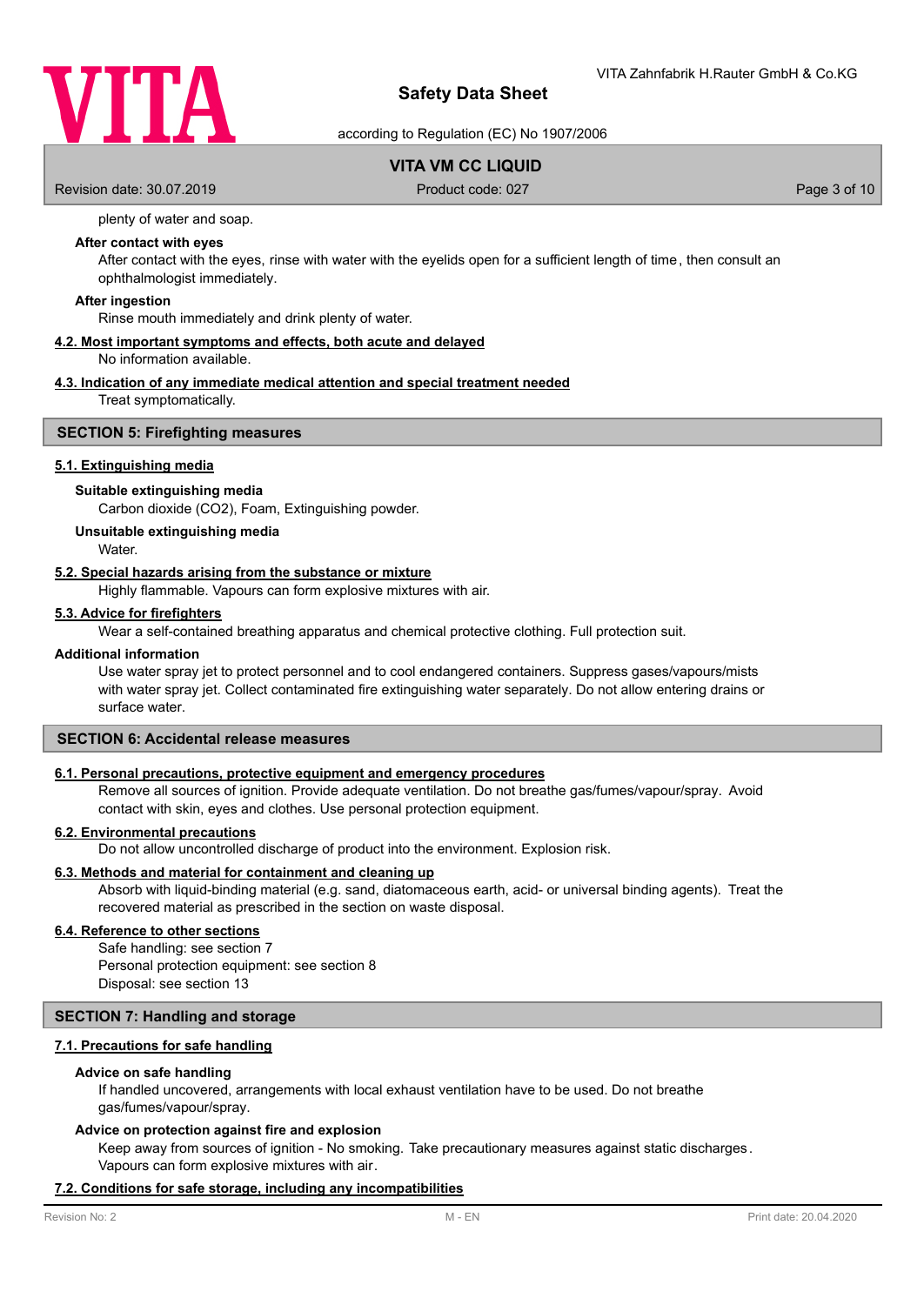

according to Regulation (EC) No 1907/2006

## **VITA VM CC LIQUID**

Revision date: 30.07.2019 **Product code: 027** Page 4 of 10

## **Requirements for storage rooms and vessels**

Keep container tightly closed. Keep locked up. Store in a place accessible by authorized persons only. Provide adequate ventilation as well as local exhaustion at critical locations. Keep in a cool, well-ventilated place. Keep away from heat, hot surfaces, sparks, open flames and other ignition sources. No smoking.

### **Hints on joint storage**

Do not store together with: Oxidizing agent. Pyrophoric or self-heating substances.

#### **7.3. Specific end use(s)**

Use as laboratory reagent

### **SECTION 8: Exposure controls/personal protection**

### **8.1. Control parameters**

#### **Occupational exposure limit values**

| CAS No  | Name of agent       | ppm  | mg/m <sup>3</sup> | fib/cm <sup>3</sup> | Category      | Origin |
|---------|---------------------|------|-------------------|---------------------|---------------|--------|
| 80-62-6 | Methyl methacrylate | 50   |                   |                     | TWA (8 h)     |        |
|         |                     | 100l |                   |                     | STEL (15 min) |        |

#### **8.2. Exposure controls**



### **Appropriate engineering controls**

If handled uncovered, arrangements with local exhaust ventilation have to be used. Do not breathe gas/fumes/vapour/spray.

#### **Protective and hygiene measures**

Remove contaminated, saturated clothing immediately. Draw up and observe skin protection programme. Wash hands and face before breaks and after work and take a shower if necessary . When using do not eat, drink, smoke, sniff.

### **Eye/face protection**

Wear eye protection/face protection. Wear eye/face protection.

### **Hand protection**

When handling with chemical substances, protective gloves must be worn with the CE-label including the four control digits. The quality of the protective gloves resistant to chemicals must be chosen as a function of the specific working place concentration and quantity of hazardous substances. For special purposes, it is recommended to check the resistance to chemicals of the protective gloves mentioned above together with the supplier of these gloves. Recommended glove articles KCL Camatril, Butoject Breakthrough time (maximum wearing time) NBR (Nitrile rubber) 10 min Butyl caoutchouc (butyl rubber) 60 min

### **Skin protection**

Wear suitable protective clothing.

#### **Respiratory protection**

Provide adequate ventilation as well as local exhaustion at critical locations.

## **SECTION 9: Physical and chemical properties**

### **9.1. Information on basic physical and chemical properties**

| Physical state: | Liquid         |
|-----------------|----------------|
| Colour:         | colourless     |
| Odour:          | characteristic |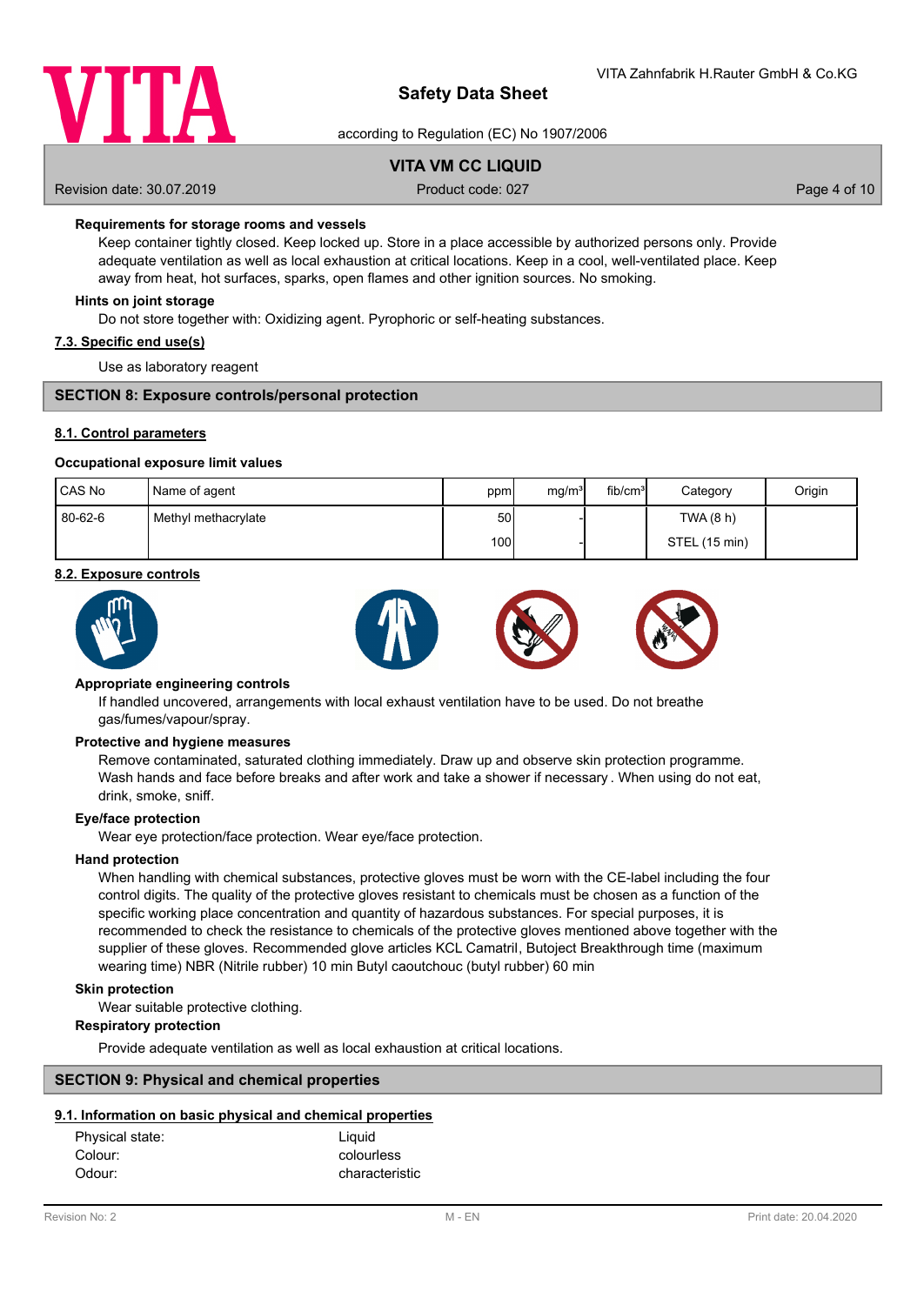

## according to Regulation (EC) No 1907/2006

| <b>VITA VM CC LIQUID</b>                                      |                                  |              |  |  |  |
|---------------------------------------------------------------|----------------------------------|--------------|--|--|--|
| Revision date: 30.07.2019                                     | Product code: 027                | Page 5 of 10 |  |  |  |
| pH-Value:                                                     | not determined                   |              |  |  |  |
| Changes in the physical state                                 |                                  |              |  |  |  |
| Melting point:                                                | not determined                   |              |  |  |  |
| Initial boiling point and boiling range:                      | 93 °C                            |              |  |  |  |
| Flash point:                                                  | $<$ 12 °C                        |              |  |  |  |
| Flammability                                                  |                                  |              |  |  |  |
| Solid:                                                        | not applicable                   |              |  |  |  |
| Gas:                                                          | not applicable                   |              |  |  |  |
| <b>Explosive properties</b><br>The product is not: Explosive. |                                  |              |  |  |  |
| Lower explosion limits:                                       | 2,1 vol. %                       |              |  |  |  |
| Upper explosion limits:                                       | 12,5 vol. %                      |              |  |  |  |
| Ignition temperature:                                         | 430 °C                           |              |  |  |  |
| <b>Auto-ignition temperature</b><br>Solid:<br>Gas:            | not applicable<br>not applicable |              |  |  |  |
| Decomposition temperature:                                    | not determined                   |              |  |  |  |
| <b>Oxidizing properties</b><br>Not oxidising.                 |                                  |              |  |  |  |
| Vapour pressure:<br>(at 50 $°C$ )                             | <= 1100 hPa                      |              |  |  |  |
| Vapour pressure:<br>(at 50 $°C$ )                             | 64 hPa                           |              |  |  |  |
| Density:                                                      | not determined                   |              |  |  |  |
| Water solubility:                                             | No                               |              |  |  |  |
| Solubility in other solvents<br>not determined                |                                  |              |  |  |  |
| Partition coefficient:                                        | not determined                   |              |  |  |  |
| Vapour density:                                               | not determined                   |              |  |  |  |
| Evaporation rate:                                             | not determined                   |              |  |  |  |
| 9.2. Other information                                        |                                  |              |  |  |  |
| Solid content:                                                | 0,0%                             |              |  |  |  |

## **SECTION 10: Stability and reactivity**

## **10.1. Reactivity**

Highly flammable.

## **10.2. Chemical stability**

The product is stable under storage at normal ambient temperatures.

## **10.3. Possibility of hazardous reactions**

No known hazardous reactions.

### **10.4. Conditions to avoid**

Keep away from sources of heat (e.g. hot surfaces), sparks and open flames. Vapours can form explosive mixtures with air.

## **10.5. Incompatible materials**

No information available.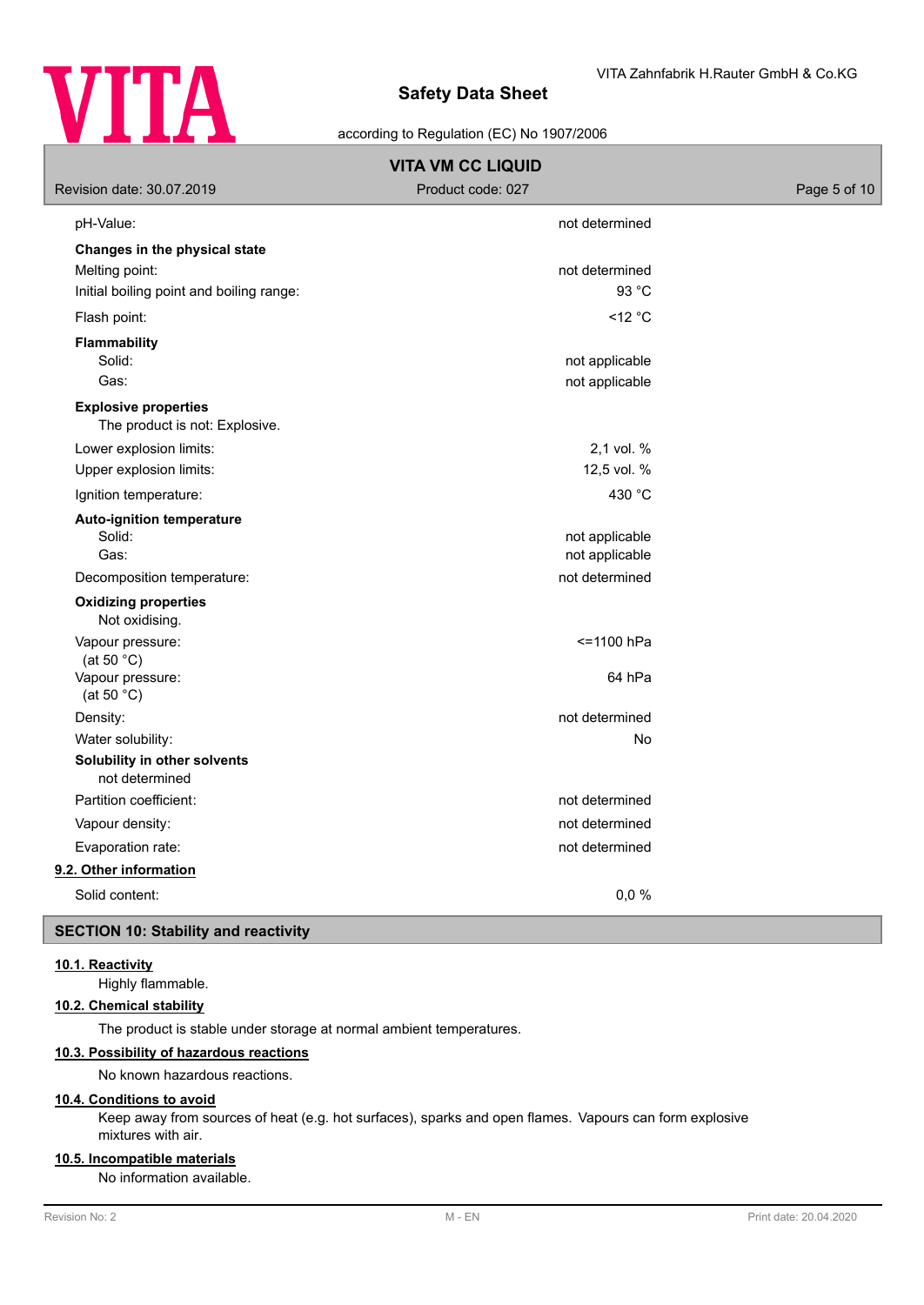

according to Regulation (EC) No 1907/2006

# **VITA VM CC LIQUID**

Revision date: 30.07.2019 **Product code: 027** Page 6 of 10

## **10.6. Hazardous decomposition products**

No known hazardous decomposition products.

## **SECTION 11: Toxicological information**

## **11.1. Information on toxicological effects**

## **Acute toxicity**

Based on available data, the classification criteria are not met.

| CAS No    | Chemical name                     |                           |            |                                                                              |            |        |
|-----------|-----------------------------------|---------------------------|------------|------------------------------------------------------------------------------|------------|--------|
|           | Exposure route                    | Dose                      |            | Species                                                                      | Source     | Method |
| 80-62-6   | methyl methacrylate               |                           |            |                                                                              |            |        |
|           | dermal                            | LD <sub>50</sub><br>mg/kg | > 5000     |                                                                              |            |        |
| 97-90-5   | ethylene dimethacrylate           |                           |            |                                                                              |            |        |
|           | dermal                            | LD50<br>mg/kg             | 3300       |                                                                              |            |        |
| 99-97-8   | N,N-dimethyl-p-toluidine          |                           |            |                                                                              |            |        |
|           | oral                              | <b>ATE</b><br>mg/kg       | 100        |                                                                              |            |        |
|           | dermal                            | <b>ATE</b><br>mg/kg       | 300        |                                                                              |            |        |
|           | inhalation vapour                 | <b>ATE</b>                | $3$ mg/l   |                                                                              |            |        |
|           | inhalation aerosol                | <b>ATE</b>                | $0,5$ mg/l |                                                                              |            |        |
| 2440-22-4 | 2-(2H-benzotriazol-2-yl)-p-cresol |                           |            |                                                                              |            |        |
|           | dermal                            | LD50<br>mg/kg             | >2000      | Ratte                                                                        | Hersteller |        |
| 868-77-9  | 2-hydroxyethyl methacrylate       |                           |            |                                                                              |            |        |
|           | oral                              | LD50<br>mg/kg             | 5050       | Rat                                                                          |            |        |
| 80-62-6   |                                   |                           |            | methyl methacrylate; methyl 2-methylprop-2-enoate; methyl 2-methylpropenoate |            |        |
|           | dermal                            | LD50<br>mg/kg             | >5000      |                                                                              |            |        |

### **Irritation and corrosivity**

#### Causes skin irritation.

Serious eye damage/eye irritation: Based on available data, the classification criteria are not met.

#### **Sensitising effects**

May cause an allergic skin reaction. (methyl methacrylate; ethylene dimethacrylate; 2- (2H-benzotriazol-2-yl)-p-cresol; 2-hydroxyethyl methacrylate; methyl methacrylate; methyl 2-methylprop-2-enoate; methyl 2-methylpropenoate)

## **Carcinogenic/mutagenic/toxic effects for reproduction**

Based on available data, the classification criteria are not met.

## **STOT-single exposure**

May cause respiratory irritation. (methyl methacrylate; ethylene dimethacrylate)

## **STOT-repeated exposure**

Based on available data, the classification criteria are not met.

### **Aspiration hazard**

Based on available data, the classification criteria are not met.

## **Additional information on tests**

The mixture is classified as hazardous according to regulation (EC) No 1272/2008 [CLP].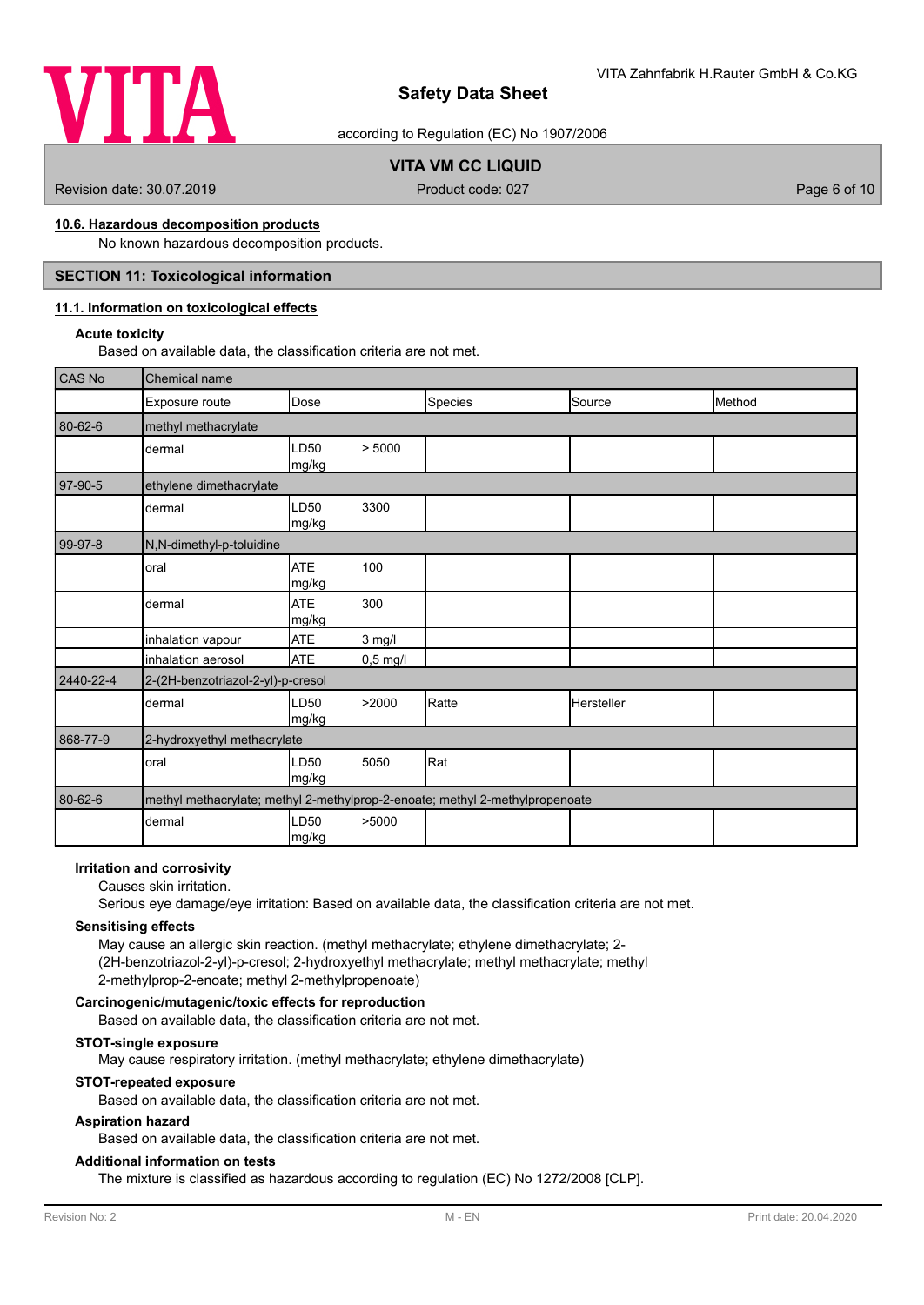

according to Regulation (EC) No 1907/2006

# **VITA VM CC LIQUID**

Revision date: 30.07.2019 **Product code: 027** Product code: 027 **Page 7 of 10** 

## **SECTION 12: Ecological information**

## **12.1. Toxicity**

#### The product is not: Ecotoxic.

| CAS No   | l Chemical name             |                  |                          |         |                 |  |
|----------|-----------------------------|------------------|--------------------------|---------|-----------------|--|
|          | Aquatic toxicity            | Dose             | [h]   [d] Species        | lSource | <b>I</b> Method |  |
| 868-77-9 | 2-hydroxyethyl methacrylate |                  |                          |         |                 |  |
|          | Acute fish toxicity         | ∟C50<br>227 mg/l | 96 h Pimephales promelas |         |                 |  |

#### **12.2. Persistence and degradability**

The product has not been tested.

## **12.3. Bioaccumulative potential**

The product has not been tested.

## **Partition coefficient n-octanol/water**

| CAS No        | Chemical name                 | Log<br>Pow |
|---------------|-------------------------------|------------|
| 868-77<br>7-ম | a 2-hydroxyethyl methacrylate | 0.47       |

## **12.4. Mobility in soil**

The product has not been tested.

## **12.5. Results of PBT and vPvB assessment**

The product has not been tested.

### **12.6. Other adverse effects**

No information available.

## **Further information**

Do not allow to enter into surface water or drains. Do not allow to enter into soil/subsoil.

# **SECTION 13: Disposal considerations**

# **13.1. Waste treatment methods**

### **Disposal recommendations**

Do not allow to enter into surface water or drains. Do not allow to enter into soil/subsoil. Dispose of waste according to applicable legislation.

#### **Contaminated packaging**

Non-contaminated packages may be recycled. Handle contaminated packages in the same way as the substance itself.

## **SECTION 14: Transport information**

## **Land transport (ADR/RID)**

| 14.1. UN number:                  | <b>UN 1247</b>                          |
|-----------------------------------|-----------------------------------------|
| 14.2. UN proper shipping name:    | METHYL METHACRYLATE MONOMER, STABILIZED |
| 14.3. Transport hazard class(es): | 3                                       |
| 14.4. Packing group:              | Ш                                       |
| Hazard label:                     | 3                                       |
|                                   |                                         |
| Classification code:              | F <sub>1</sub>                          |
| Special Provisions:               | 386                                     |
| Limited quantity:                 | 1 I                                     |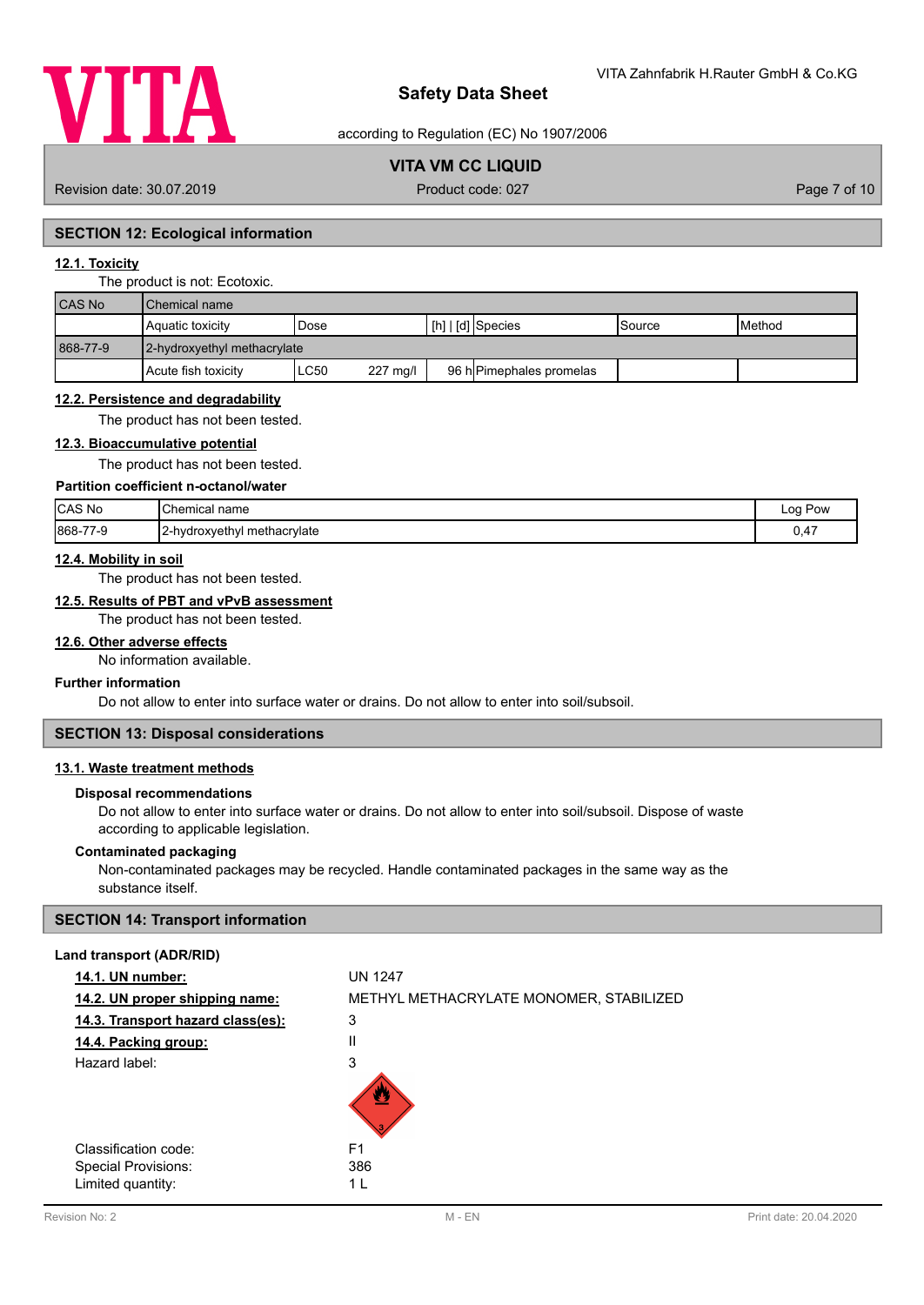

# according to Regulation (EC) No 1907/2006

| <b>VITA VM CC LIQUID</b>                                |                                         |              |  |  |
|---------------------------------------------------------|-----------------------------------------|--------------|--|--|
| Revision date: 30.07.2019                               | Product code: 027                       | Page 8 of 10 |  |  |
| Excepted quantity:<br>Transport category:<br>Hazard No: | E <sub>2</sub><br>$\overline{2}$<br>339 |              |  |  |
| Tunnel restriction code:                                | D/E                                     |              |  |  |
| Inland waterways transport (ADN)<br>14.1. UN number:    | <b>UN 1247</b>                          |              |  |  |
| 14.2. UN proper shipping name:                          | METHYL METHACRYLATE MONOMER, STABILIZED |              |  |  |
| 14.3. Transport hazard class(es):                       | 3                                       |              |  |  |
| 14.4. Packing group:                                    | Ш                                       |              |  |  |
| Hazard label:                                           | 3                                       |              |  |  |
|                                                         |                                         |              |  |  |
| Classification code:                                    | F <sub>1</sub>                          |              |  |  |
| <b>Special Provisions:</b>                              | 386                                     |              |  |  |
| Limited quantity:<br>Excepted quantity:                 | 1 <sub>L</sub><br>E <sub>2</sub>        |              |  |  |
| <b>Marine transport (IMDG)</b>                          |                                         |              |  |  |
| 14.1. UN number:                                        | <b>UN 1247</b>                          |              |  |  |
| 14.2. UN proper shipping name:                          | METHYL METHACRYLATE MONOMER, STABILIZED |              |  |  |
| 14.3. Transport hazard class(es):                       | 3                                       |              |  |  |
| 14.4. Packing group:                                    | Ш                                       |              |  |  |
| Hazard label:                                           | 3                                       |              |  |  |
|                                                         |                                         |              |  |  |
| Special Provisions:                                     | 386                                     |              |  |  |
| Limited quantity:                                       | 1 <sub>L</sub>                          |              |  |  |
| Excepted quantity:<br>EmS:                              | E <sub>2</sub><br>$F-E$ , S-D           |              |  |  |
| Air transport (ICAO-TI/IATA-DGR)                        |                                         |              |  |  |
| 14.1. UN number:                                        | <b>UN 1247</b>                          |              |  |  |
| 14.2. UN proper shipping name:                          | METHYL METHACRYLATE MONOMER, STABILIZED |              |  |  |
| 14.3. Transport hazard class(es):                       | 3                                       |              |  |  |
| 14.4. Packing group:                                    | Ш                                       |              |  |  |
| Hazard label:                                           | 3                                       |              |  |  |
|                                                         |                                         |              |  |  |
| Special Provisions:                                     | A209                                    |              |  |  |
| Limited quantity Passenger:<br>Passenger LQ:            | 1 <sub>L</sub><br>Y341                  |              |  |  |
| Excepted quantity:                                      | E <sub>2</sub>                          |              |  |  |
| IATA-packing instructions - Passenger:                  | 353                                     |              |  |  |
| IATA-max. quantity - Passenger:                         | 5L                                      |              |  |  |
| IATA-packing instructions - Cargo:                      | 364                                     |              |  |  |
| IATA-max. quantity - Cargo:                             | 60L                                     |              |  |  |
| 14.5. Environmental hazards                             |                                         |              |  |  |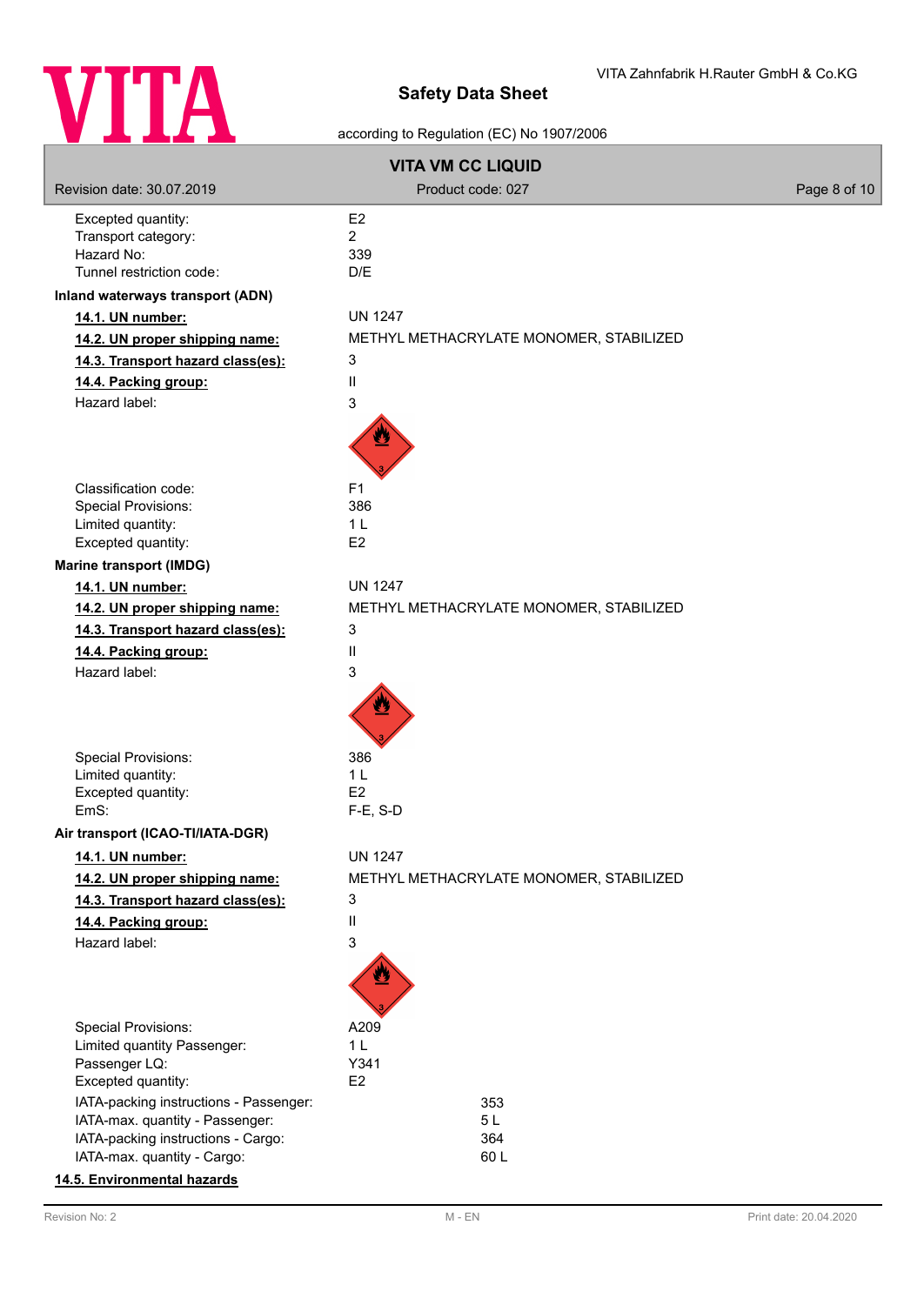

according to Regulation (EC) No 1907/2006

# **VITA VM CC LIQUID**

Revision date: 30.07.2019 **Product code: 027** Page 9 of 10

ENVIRONMENTALLY HAZARDOUS: no

## **14.6. Special precautions for user**

Warning: Combustible liquid.

## **14.7. Transport in bulk according to Annex II of Marpol and the IBC Code**

not applicable

## **SECTION 15: Regulatory information**

|  | 15.1. Safety, health and environmental regulations/legislation specific for the substance or mixture |  |  |  |
|--|------------------------------------------------------------------------------------------------------|--|--|--|
|  |                                                                                                      |  |  |  |

### **EU regulatory information**

(SEVESO III):

Restrictions on use (REACH, annex XVII):

Entry 3: 2-hydroxyethyl methacrylate Information according to 2012/18/EU

P5c FLAMMABLE LIQUIDS

### **National regulatory information**

| Employment restrictions:       | Observe restrictions to employment for juveniles according to the 'juvenile'<br>work protection quideline' (94/33/EC). |
|--------------------------------|------------------------------------------------------------------------------------------------------------------------|
| Water hazard class (D):        | 2 - obviously hazardous to water                                                                                       |
| Skin resorption/Sensitization: | Causes allergic hypersensitivity reactions.                                                                            |

## **15.2. Chemical safety assessment**

Chemical safety assessments for substances in this mixture were not carried out.

## **SECTION 16: Other information**

### **Abbreviations and acronyms**

ADR: Accord européen sur le transport des marchandises dangereuses par Route (European Agreement concerning the International Carriage of Dangerous Goods by Road ) IMDG: International Maritime Code for Dangerous Goods IATA: International Air Transport Association GHS: Globally Harmonized System of Classification and Labelling of Chemicals EINECS: European Inventory of Existing Commercial Chemical Substances ELINCS: European List of Notified Chemical Substances CAS: Chemical Abstracts Service LC50: Lethal concentration, 50% LD50: Lethal dose, 50% CLP: Classification, labelling and Packaging REACH: Registration, Evaluation and Authorization of Chemicals GHS: Globally Harmonised System of Classification, Labelling and Packaging of Chemicals UN: United Nations DNEL: Derived No Effect Level DMEL: Derived Minimal Effect Level PNEC: Predicted No Effect Concentration ATE: Acute toxicity estimate LL50: Lethal loading, 50% EL50: Effect loading, 50% EC50: Effective Concentration 50% ErC50: Effective Concentration 50%, growth rate NOEC: No Observed Effect Concentration BCF: Bio-concentration factor PBT: persistent, bioaccumulative, toxic vPvB: very persistent, very bioaccumulative RID: Regulations concerning the international carriage of dangerous goods by rail ADN: European Agreement concerning the International Carriage of Dangerous Goods by Inland Waterways